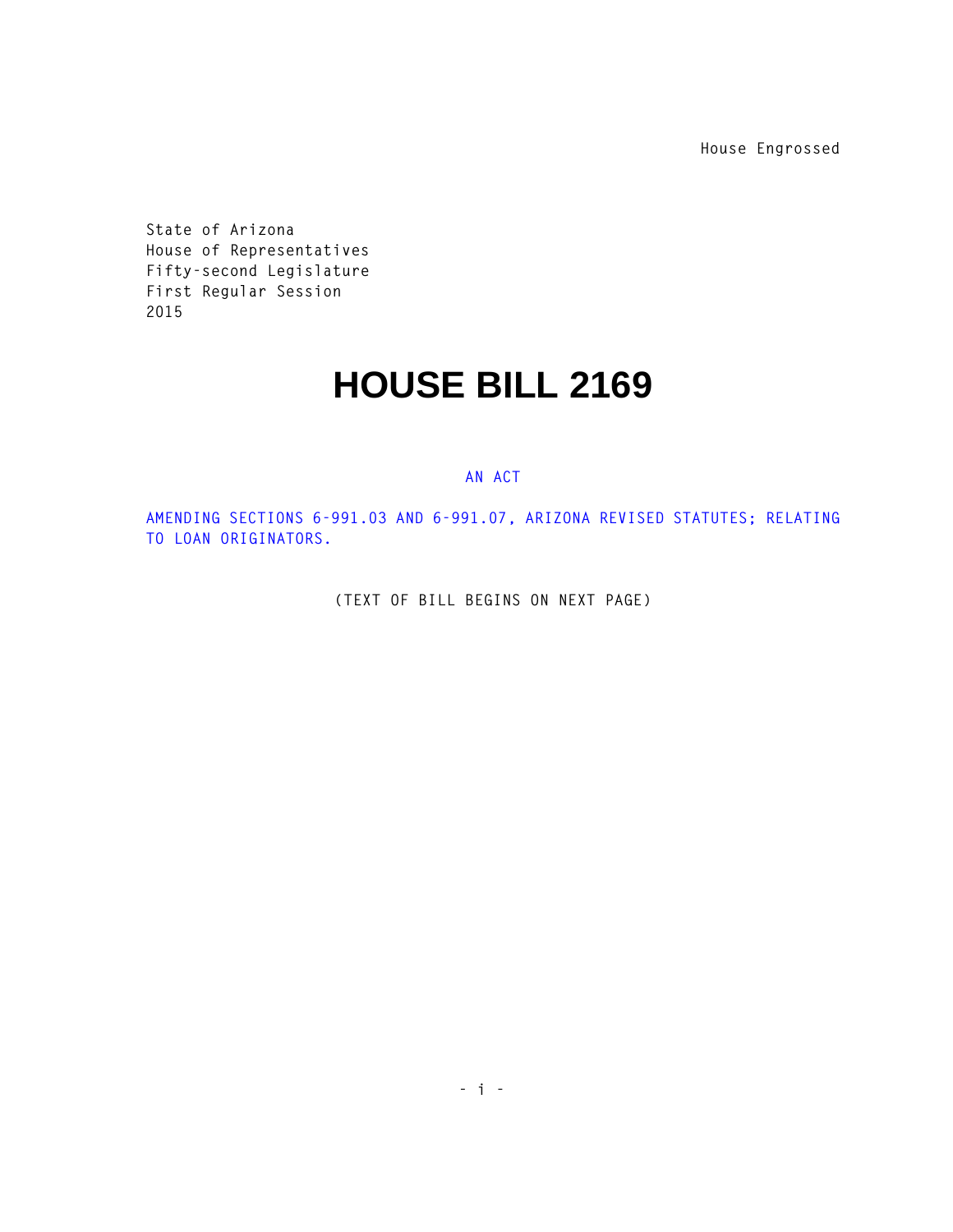**1 Be it enacted by the Legislature of the State of Arizona: 2 Section 1. Section 6-991.03, Arizona Revised Statutes, is amended to 3 read: 4 6-991.03. Licensing; renewal; qualifications; application; fees 5 A. A natural person shall not act as a loan originator unless the 6 person is licensed under this article. 7 B. The superintendent shall not grant a loan originator license to a 8 person, other than a natural person. An applicant for an original loan 9 originator's license shall have done all of the following: 10 1. Satisfactorily completed a course of study, including at least 11 twenty hours of education, for loan originators approved by the 12 superintendent during the three-year period immediately preceding the time of 13 application. The twenty hours of education must include at least all of the 14 following: 15 (a) Three hours of federal law. 16 (b) Three hours of ethics, which shall include instruction on fraud, 17 consumer protection and fair lending issues. 18 (c) Two hours of training related to lending standards of the 19 nontraditional mortgage product marketplace. 20 (d) FOUR HOURS OF THE LAWS OF THIS STATE. 21 2. Completed late continuing education for the purposes of satisfying 22 continuing education for the last year that the loan originator was in 23 renewable status. 24 3. Passed a loan originator's examination pursuant to section 25 6-991.07. The applicant shall demonstrate knowledge and understanding of the 26 following: 27 (a) Federal laws. 28 (b)****Laws of this state. 29 (b) OTHER APPLICABLE LAWS. 30 (c) Subjects described in section 6-991.07, subsection A. 31 4. Retaken the loan originator's examination if the licensed loan 32 originator failed to maintain a valid license for a period of five years or 33 longer, not including any time during which the applicant is a registered 34 loan originator. 35 5. Obtained a unique identifier through the nationwide mortgage 36 licensing system and registry established by the secure and fair enforcement 37 for mortgage licensing act of 2008 (P.L. 110-289; 122 Stat. 2810; 12 United 38 States Code sections 5101 through 5116) or its successor. 39 6. Deposited with the superintendent a bond executed by the 40 applicant's employer or registered exempt person as principal and a surety 41 company licensed to do business in this state as a surety pursuant to section 42 6-903, 6-912 or 6-943. 43 7. Submitted fingerprints to the department for the purpose of a 44 background investigation.**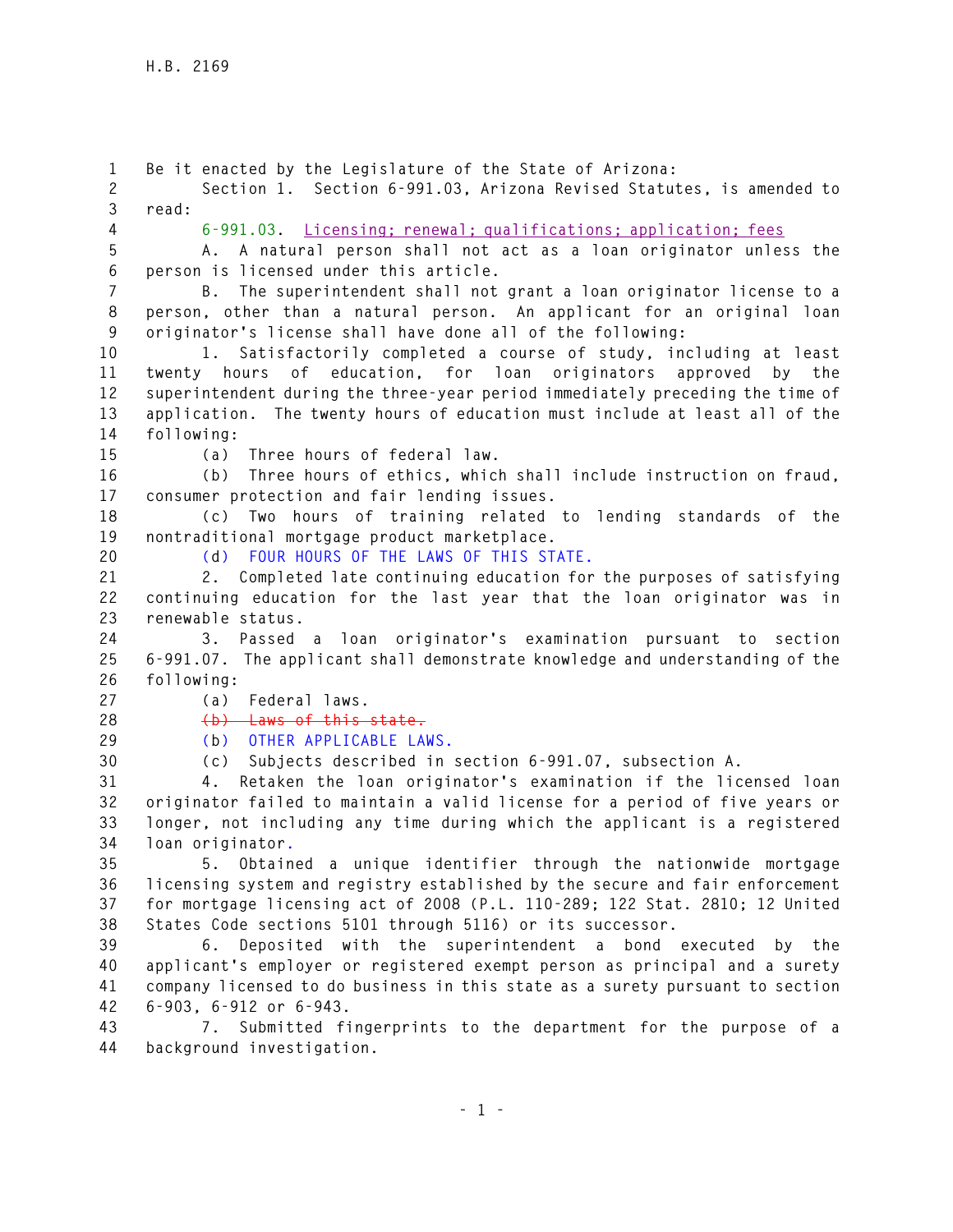**1 8. Paid an amount to be determined by the superintendent for deposit 2 in the mortgage recovery fund established pursuant to section 6-991.09 or 3 deposited with the superintendent a bond executed by the applicant's employer 4 or registered exempt person as principal and a surety company licensed or 5 approved to do business in this state for the benefit of any person aggrieved 6 by any act, representation, transaction or conduct of a licensed loan 7 originator that violates this title or the rules adopted pursuant to this 8 title. Notwithstanding section 6-903 or 6-943, the amount of the bond shall 9 be in an amount of not less than two hundred thousand dollars. Loan 10 originators working under the employer or registered exempt person bond 11 described in this paragraph do not have to contribute to the mortgage 12 recovery fund.** 

**13 C. A person shall apply for a license or renewal of a license in 14 writing in the manner prescribed by the superintendent and accompanied by the 15 information prescribed by the superintendent.** 

**16 D. Before submitting a renewal application, an applicant for renewal 17 of a loan originator license shall have satisfactorily completed eight 18 approved continuing education units that include at least:** 

**19 1. Three hours of federal law.** 

**20 2. Two hours of ethics, including instruction on fraud, consumer 21 protection and fair lending issues.** 

**22 3. Two hours of training related to lending standards for the 23 nontraditional mortgage product marketplace.** 

**24 4. ONE HOUR OF THE LAWS OF THIS STATE.** 

**25 E. Education courses taken before licensure shall be reviewed and 26 approved by the nationwide mortgage licensing system and registry established 27 by the secure and fair enforcement for mortgage licensing act of 2008 (P.L. 28 110-289; 122 Stat. 2810; 12 United States Code sections 5101 through 5116) or 29 its successor.** 

**30 F. Continuing education courses shall be reviewed and approved by the 31 nationwide mortgage licensing system and registry established by the secure 32 and fair enforcement for mortgage licensing act of 2008 (P.L. 110-289; 122 33 Stat. 2810; 12 United States Code sections 5101 through 5116) or its 34 successor. A licensed loan originator:** 

**35 1. May only receive credit for a continuing education course in the 36 year in which the course is taken.** 

**37 2. May not take the same approved course in the same year or 38 successive years to meet the annual requirements for continuing education.** 

**39 G. The nonrefundable application fee shall accompany each application 40 for an original loan originator license.** 

**41 H. A license issued pursuant to this article is not transferable or 42 assignable.** 

**43 I. At the superintendent's discretion, application fees may be waived 44 if the applicant is a housing counselor certified by the United States**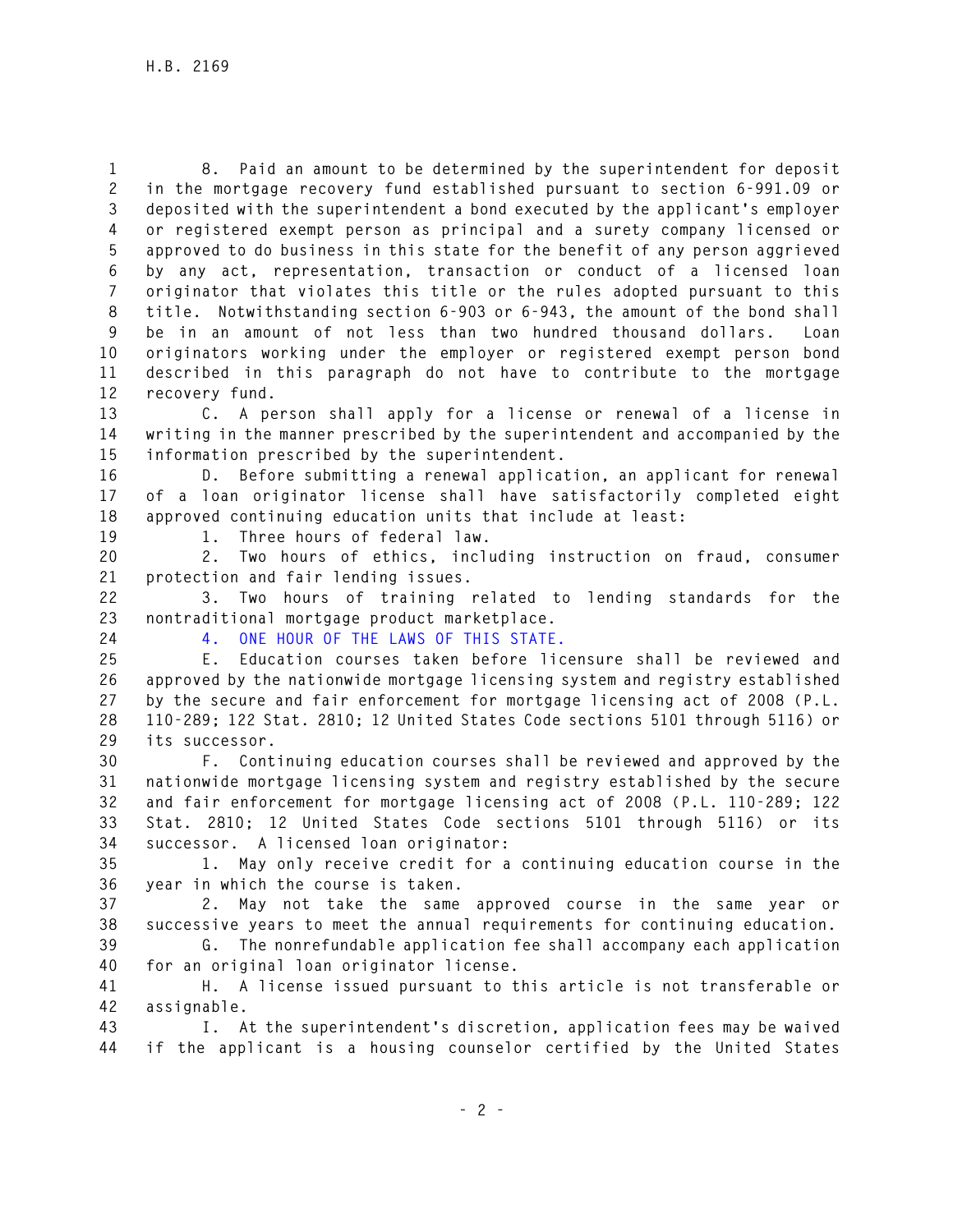**1 department of housing and urban development and employed by a nonprofit 2 agency.** 

**3 J. Each mortgage broker, mortgage banker or registered exempt person 4 shall submit to the nationwide mortgage licensing system and registry 5 established by the secure and fair enforcement for mortgage licensing act of 6 2008 (P.L. 110-289; 122 Stat. 2810; 12 United States Code sections 5101 7 through 5116) or its successor reports of condition that are in a form and 8 that contain information required by the nationwide mortgage licensing 9 system.** 

**10 K. The superintendent shall establish a process for loan originators 11 to challenge information that the superintendent enters into the nationwide 12 mortgage licensing system and registry.** 

**13 Sec. 2. Section 6-991.07, Arizona Revised Statutes, is amended to 14 read:** 

**15 6-991.07. Examination; fee; definition**

**16 A. Each applicant for an original loan originator license, before 17 issuance of the license, shall take and pass an examination THAT IS DEVELOPED 18 OR OTHERWISE DEEMED ACCEPTABLE BY THE NATIONWIDE MORTGAGE LICENSING SYSTEM 19 AND REGISTRY ESTABLISHED BY THE SECURE AND FAIR ENFORCEMENT FOR MORTGAGE 20 LICENSING ACT OF 2008 (P.L. 110-289; 122 STAT. 2810; 12 UNITED STATES CODE 21 SECTIONS 5101 THROUGH 5116) OR ITS SUCCESSOR AND THAT IS given under the 22 supervision of the department or its designee. The examination must 23 reasonably examine the applicant's knowledge of all of the following: 24 1. The obligations between principal and agent.** 

**25 2. The applicable canons of business ethics.** 

**26 3. This article and the rules adopted under this article.** 

**27 4. 3. The arithmetical computations common to mortgage brokerage.** 

**28 5. 4. The principles of real estate lending.** 

**29 6. 5. The general purposes and legal effect of mortgages, deeds of 30 trust and security agreements.** 

**31 7. 6. The terms and conditions of conforming and nonconforming 32 residential mortgage products.** 

**33 8. The principles of appraisal independence.** 

**34 B. The examination is subject to the superintendent's approval.** 

**35 C. An applicant may take the examination three consecutive times with 36 each consecutive taking occurring at least thirty days after the preceding 37 examination. An applicant who fails the examination on three consecutive 38 occasions must wait at least six months before taking the examination again.** 

**39 D. All examinations shall be given, conducted and graded in a fair and 40 impartial manner and without unfair discrimination between individuals 41 examined. The committee or the department's designee shall inform the 42 applicant of the result of the examination within thirty days of AFTER the 43 examination.**